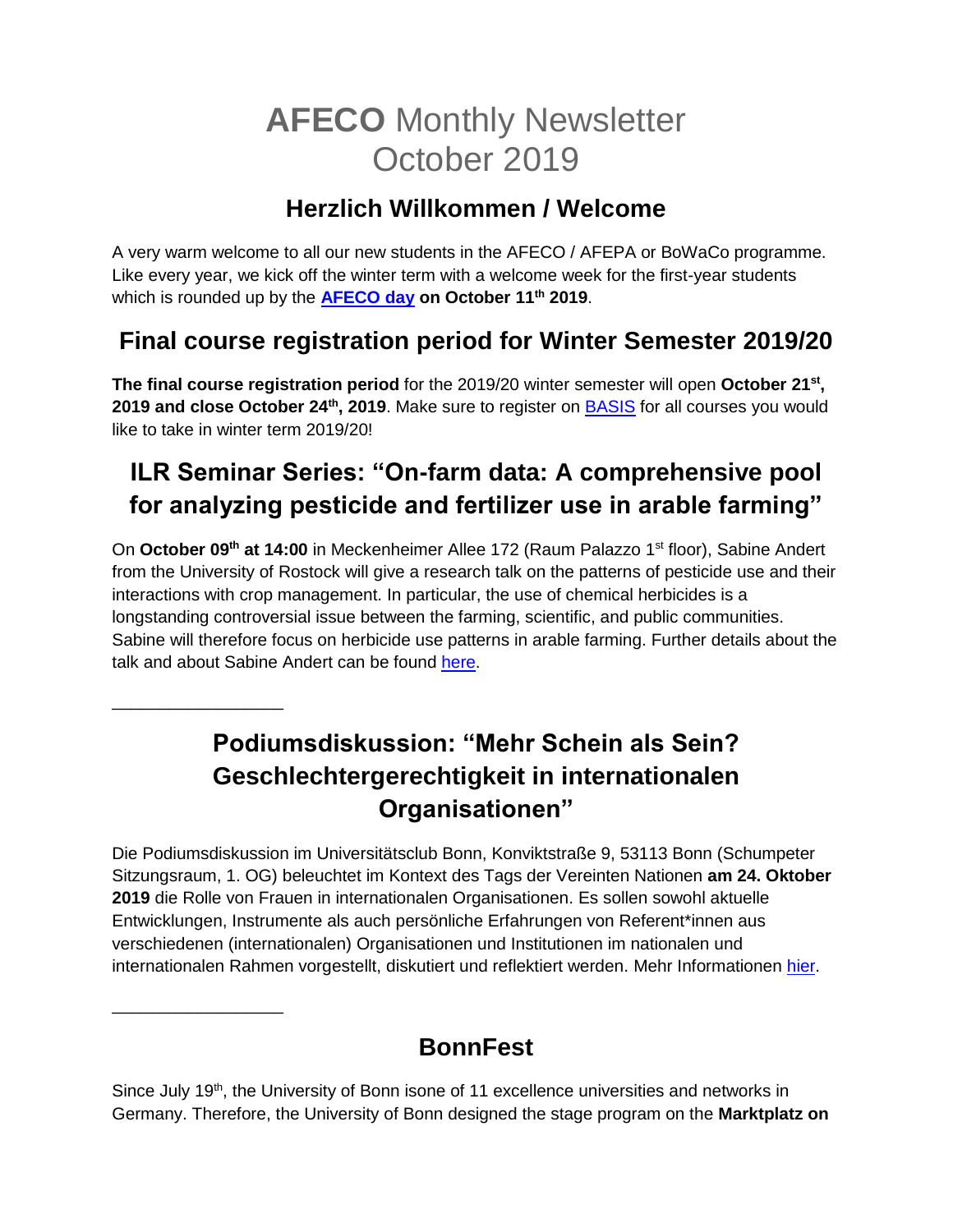**October 4<sup>th</sup> for this year's BonnFest. Further information on the event and the exact program** schedule can be found [here.](https://www.uni-bonn.de/die-universitaet/veranstaltungen/bonn-fest)

### **ASTA bike market**

Need a new bike to get around Bonn? You can buy and sell used bicycles and spare parts at the ASTA bike market on **October 12that the Hofgarten 9:00 - 13.00**. It works like every flea market, you should come as early as possible, otherwise the best bargains will already be gone! Prices for bikes start at approx. 30 Euro, but there are also high-quality racing bikes, mountain bikes, and tandems for sale. The sale takes place privately between the seller and buyer. More information on what to look for when buying a bike can be found [here.](http://www.asta-bonn.de/Fahrradmarkt)

## **United Nations Day**

The United Nations Day on **October 12th 2019 (11:00 – 180:00)** on the **Marktplatz** gives citizens of Bonn the chance to get to know the common themes of the United Nations, the Federal Foreign Office, the German UNESCO Commission, the UNICEF Working Group Bonn, UN Women, and the UN Refugee Aid.

## **19th Global Development Conference**

The Global Development Network (GDN) is hosting its 19<sup>th</sup> Global Development Conference on the **23-25 October 2019** at the World Conference Center (WCC), to facilitate the researchpolicy interface in pursuit of the SDGs. The conference will also mark GDN's 20<sup>th</sup> anniversary since its launch at the Global Development Conference in 1999. Registration and more information can be found [here.](http://www.gdn.int/conference2019)

## **Internship and Job Opportunities\***

[Intern \(m/w/d\) Economics of Land Degradation \(ELD\) Initiative at the Sector Project for Soil](https://jobs.giz.de/index.php?ac=jobad&id=45858)  [Protection, Combatting Desertification and Sustainable Land Management,](https://jobs.giz.de/index.php?ac=jobad&id=45858) GIZ, Bonn Application Deadline: 07.10.2019

[Praktikant \(m/w/d\) im Projekt "Programm für Nachhaltige Lieferketten und Standards",](https://jobs.giz.de/index.php?ac=jobad&id=45860) GIZ Bonn Bewerbungsfrist: 07.10.2019

[Internship Assignment: Mitigation, Data and Analysis \(MDA\) Programme Transparency](http://unfccc.int/secretariat/employment/UserManagement/FileStorage/JBHNWUO71SE5ZIF0CQXRDL8MTPKA9Y)  [Framework sub-programme,](http://unfccc.int/secretariat/employment/UserManagement/FileStorage/JBHNWUO71SE5ZIF0CQXRDL8MTPKA9Y) United Nations, Bonn Application Deadline: 20.10.2019

**Check out the ILR [website](https://www.ilr1.uni-bonn.de/de/jobs/stellenanzeigen) for PhD positions and other post-graduate job opportunities.** \***job descriptions in German require fluent German skills**

\_\_\_\_\_\_\_\_\_\_\_\_\_\_\_\_\_

\_\_\_\_\_\_\_\_\_\_\_\_\_\_\_\_\_\_